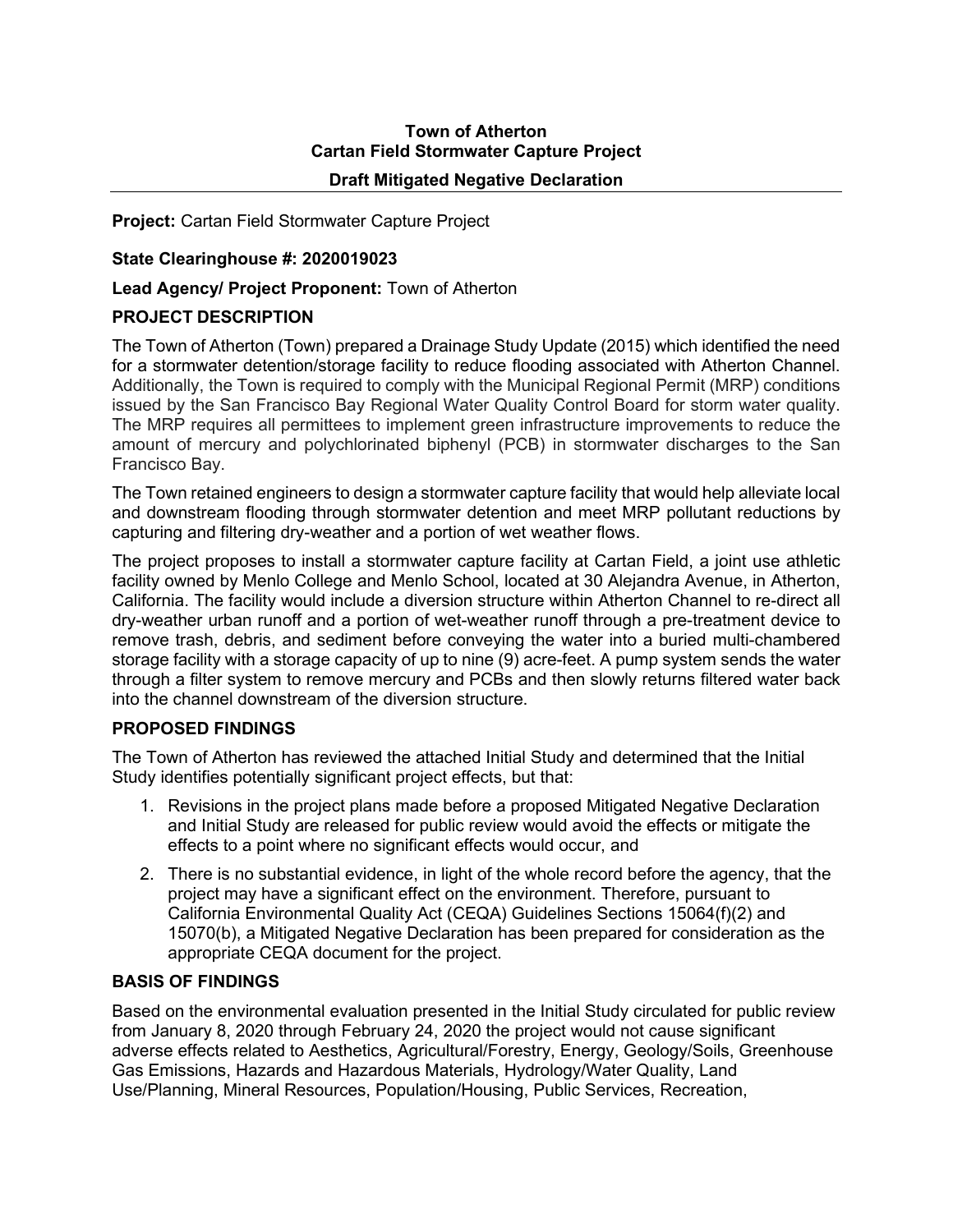Transportation, Utilities, and Wildfire. The project does not have impacts that are individually limited, but cumulatively considerable.

The project would have potentially significant impacts to air quality, biological resources, cultural resources, noise, and tribal cultural resources and mitigation measures have been incorporated into the project to reduce these impacts to less than significant levels.

# **Mitigation Measures**

The project could result in significant adverse effects to air quality, biological resources, cultural resources, noise, and tribal cultural resources. However, the project has been revised to include the mitigation measures listed below, which reduce these impacts to a less-than-significant level. With implementation of these mitigation measures, the project would not substantially degrade the quality of the environment, reduce the habitat of a fish or wildlife species, cause a fish or wildlife population to drop below self-sustaining levels, threaten to eliminate a plant or animal community, or substantially reduce the number or restrict the range of a rare or endangered plant or animal. Nor would the project cause substantial adverse effects on humans, either directly or indirectly.

# **MITIGATION MEASURES INCORPORATED INTO THE PROJECT:**

**Impact AIR-1:** Project construction could result in significant dust emissions.

**Mitigation Measure AIR-1:** To reduce fugitive dust that would be generated during project construction activities, the Town would require Town staff and/or its designated contractors, contractor's representatives, or other appropriate personnel to implement the following BAAQMD basic dust control measures.

- Water all exposed surfaces (e.g., staging areas, soil piles, graded areas, and unpaved access roads) two times per day during construction and adequately wet demolition surfaces to limit visible dust emissions.
- Cover all haul trucks transporting soil, sand, or other loose materials off the project site.
- Use wet power vacuum street sweepers at least once per day to remove all visible mud or dirt track-out onto adjacent public roads (dry power sweeping is prohibited) during construction of the proposed project.
- Vehicle speeds on unpaved roads/areas shall not exceed 15 miles per hour.
- Complete all areas to be paved as soon as possible and lay building pads as soon as possible after grading unless seeding or soil binders are used.
- Minimize idling time of diesel-powered construction equipment to five minutes and post signs reminding workers of this idling restriction at access points and equipment staging areas during construction of the proposed project
- Maintain and properly tune all construction equipment in accordance with manufacturer's specifications and have a CARB-certified visible emissions evaluator check equipment prior to use at the site.
- Post a publicly visible sign with the name and telephone number of the construction contractor and Town staff person to contact regarding dust complaints. This person shall respond and take corrective action within 48 hours. The publicly visible sign shall also include the contact phone number for the Bay Area Air Quality Management District to ensure compliance with applicable regulations.

**Impact AIR-2:** Construction equipment could generate diesel particulate matter emissions in excess of regulatory standards

**Mitigation Measure AIR-2:** To reduce potential, short-term adverse health risks associated with PM2.5 emissions, including emissions of diesel particulate matter generated during project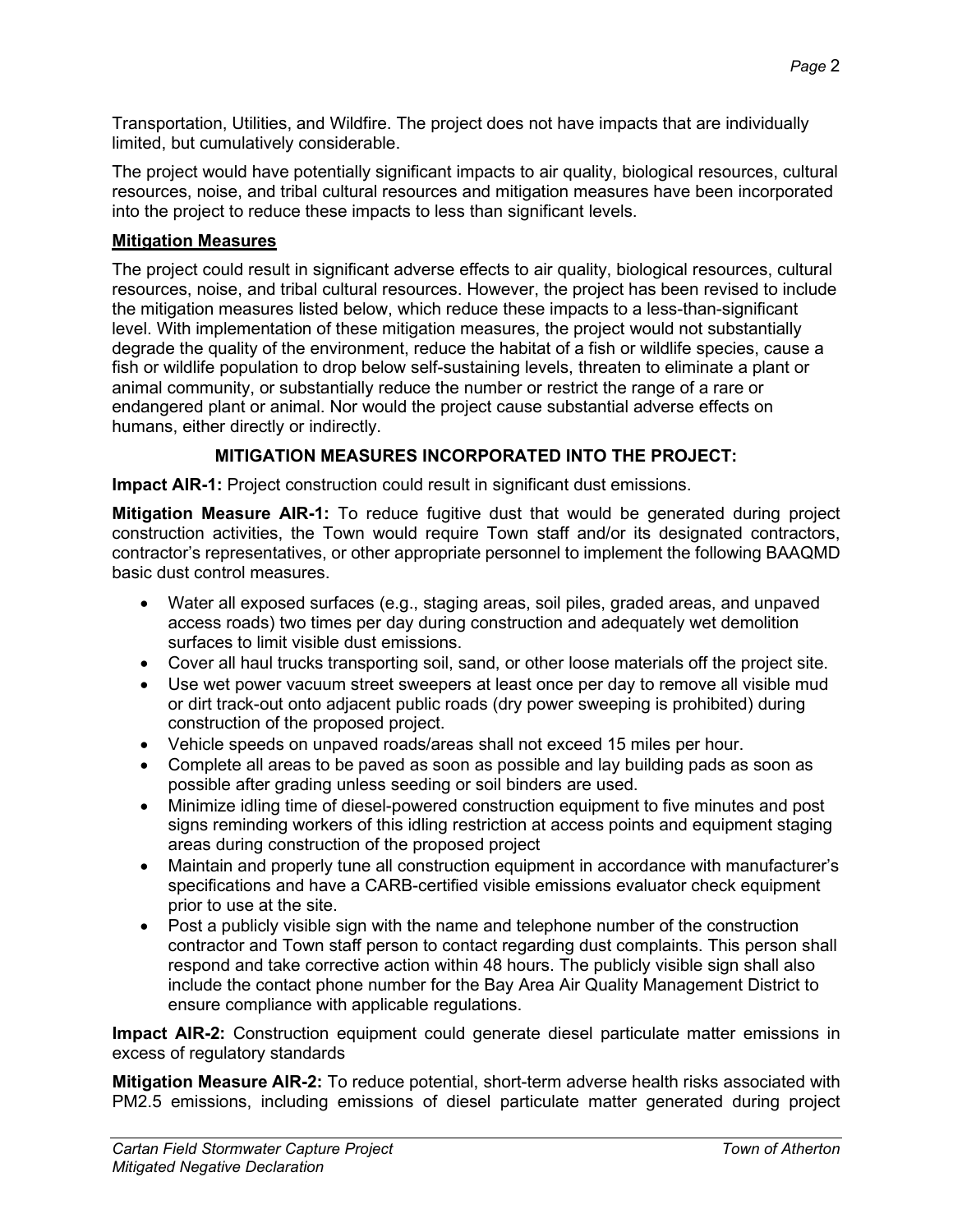construction activities, the Town shall require Town staff and/or its designated contractors, contractor's representatives, or other appropriate personnel to comply with the following construction equipment restrictions for the proposed project:

• All construction equipment with a rated power-output of 50 horsepower or greater shall meet U.S. EPA and CARB Tier II Standards with Level 3 Diesel Particulate Filters (DPFs), or better. This may be achieved via the use of equipment with engines that have been certified to meet Tier II emission standards with Level 3 DPFs installed, or through the use of equipment that has been retrofitted with a CARB-verified diesel emission control strategy (e.g., oxidation catalyst, particulate filter) capable of reducing exhaust PM emissions to levels that meet Final Tier IV standards.

**Impact BIO-1:** Project activities could result in the loss of California red-legged frog, San Francisco garter snake, and western pond turtle foraging and dispersal habitat; and could potentially result in the loss of individuals during construction and during operation.

**Mitigation Measure BIO-1A:** Pre-Construction/Pre-Disturbance Survey for California Redlegged Frog, San Francisco Garter Snake, and Western Pond Turtle. No more than twenty-four hours prior to the start of project activities, including installation of fencing, staging of equipment and materials, and vegetation trimming or removal, a pre-construction survey for these species will be conducted by an agency-approved biologist within the impact area. The survey will consist of walking the limits of impact to ascertain the possible presence of the species. The agencyapproved biologist will investigate all potential areas that could be used by the California redlegged frog, San Francisco garter snake, and western pond turtle for feeding, breeding, sheltering, movement, and other essential behaviors. This includes an adequate examination of mammal burrows, such as California ground squirrel or gopher burrows. The results of the survey will be documented.

**Mitigation Measure BIO-1B:** Worker Environmental Awareness Program. All construction personnel will participate in a worker environmental awareness program. These personnel will be informed about the possible presence of all special-status species and habitats associated with the species identified here to be potentially present in the project site and that unlawful take of the animal or destruction of its habitat is a violation of FESA and CESA. Prior to construction activities, the agency-approved biologist will instruct all construction personnel about (1) the description and status of the species; (2) the importance of their associated habitats; and (3) a list of measures being taken to reduce impacts on these species during project construction and implementation. A fact sheet conveying this information will be prepared for distribution to the construction crew and anyone else who enters the project site.

**Mitigation Measure BIO-1C:** Construction Monitoring. An agency-approved biologist(s) will be onsite during all construction activities that may result in take of any special-status species. The agency-approved biologist(s) will be given the authority to freely communicate verbally, by telephone, electronic mail, or in writing at any time with construction personnel, any other person(s) at the project site, otherwise associated with the project, the USFWS, the CDFW, or their designated agents. The agency-approved biologist will have oversight over implementation of all the conservation measures and will have the authority and responsibility to stop project activities if they determine any of the associated requirements are not being fulfilled.

**Mitigation Measure BIO-1D:** Receive Agency Approval of Qualified Biologist. The qualifications of a biologist(s) experienced with the California red-legged frog, San Francisco garter snake, western pond turtle, and other special-status species that have the potential to occur in the project site will be submitted to the resource agencies if required by permits issued under the federal Clean Water Act and/or California Fish and Game code.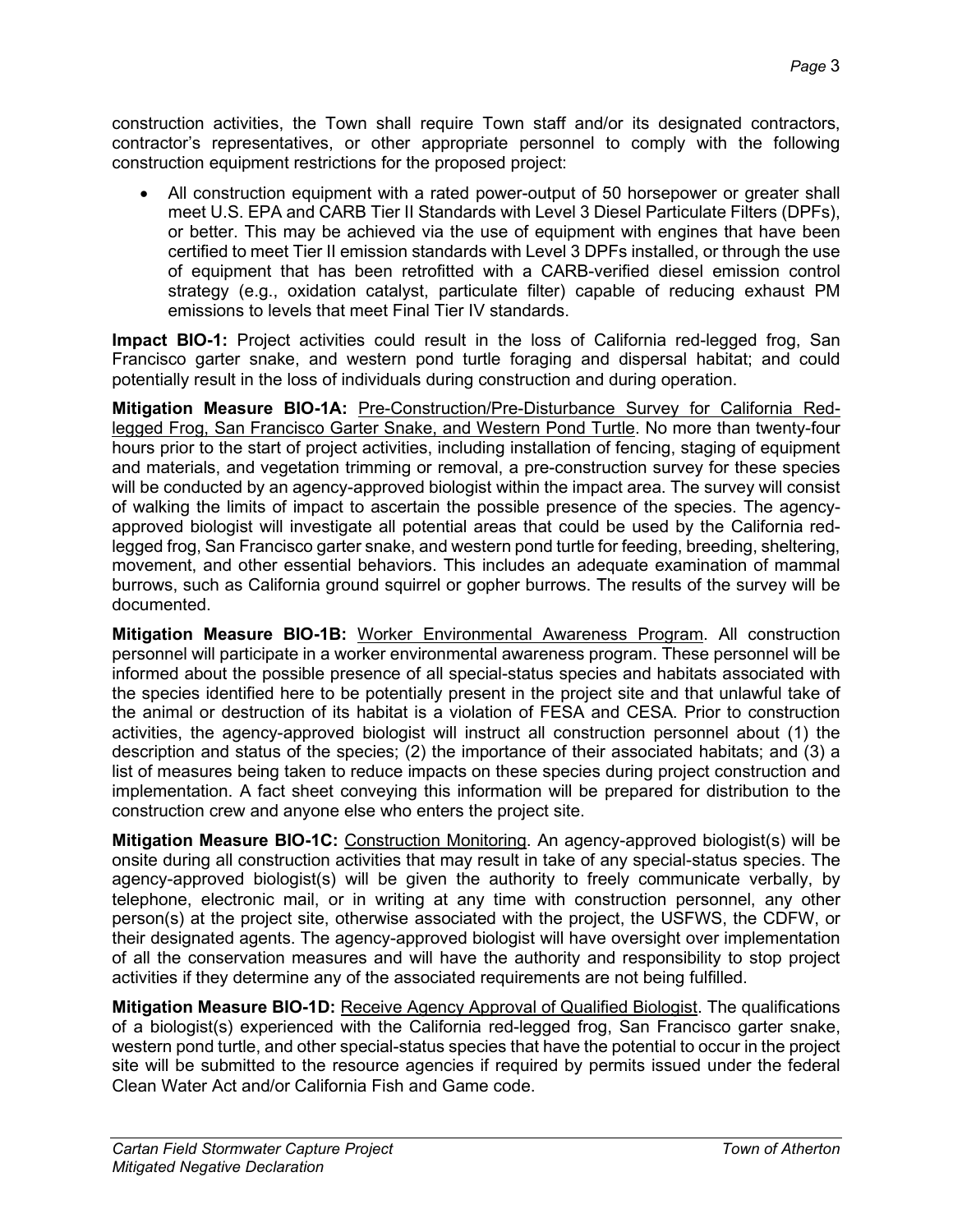**Mitigation Measure BIO-1E:** Vegetation Removal. All vegetation in or immediately adjacent to aquatic habitat to be removed for the project will be completely removed by hand just prior to the initiation of construction activities to remove cover that might be used by California red-legged frogs, San Francisco garter snakes, or western pond turtles. The agency-approved biologist will monitor the vegetation removal and can provide on-site advice regarding what vegetation needs to be removed by hand.

**Mitigation Measure BIO-1F:** Dewatering of Standing Water in Impact Area. To the extent feasible, construction activities should be scheduled during the dry season (April 15 to October 15) when water levels are the lowest in the reach of Atherton Channel within the project site. If construction activities are scheduled when there is standing water in the channel, dewatering of the channel is required.

As needed, the portion of Atherton Channel to be impacted by the project will be dewatered prior to construction activities. Locations to be dewatered will be surveyed by the agency-approved biologist for San Francisco garter snakes and for California red-legged frog adults, subadults, juveniles, tadpoles, and egg masses. Dewatering will then be conducted using a pump with a 1/8 inch mesh-size screened intake to prevent inadvertent intake of tadpoles. The dewatering activity will be monitored by the agency-approved biologist. If any California red-legged frog adults, juveniles, tadpoles, or egg masses are found, they will be relocated to the appropriate habitat for that life stage per Mitigation Measure BIO-1J (below). If any San Francisco garter snakes are found, they will be monitored by the agency approved biologist and allowed to leave the site per Mitigation Measure BIO-1K (below). If any western pond turtles are found, they will be relocated to the appropriate habitat per Mitigation Measure BIO-1L (below).

**Mitigation Measure BIO-1G:** Pipe Inspection. All construction pipes, culverts, or similar structures that are stored at the construction site for one or more overnight periods will be either securely capped prior to storage or thoroughly inspected by the agency-approved biologist and/or the construction foreman/manager for animals before the pipe is subsequently buried, capped, or otherwise used or moved in any way. If a California red-legged frog or San Francisco garter snake is discovered inside a pipe or culvert by the agency-approved biologist or construction foreman/manager, the protocol in Mitigation Measure BIO-1I (below) will be followed.

**Mitigation Measure BIO-1H:** Steep-walled Holes and Trenches. To prevent inadvertent entrapment of the California red-legged frog or San Francisco garter snake during construction, the agency-approved biologist and/or construction foreman/manager will ensure that all excavated, steep-walled holes or trenches more than one foot deep are completely covered at the close of each working day by plywood or similar materials, or provided with one or more escape ramps constructed of earth fill or wooden planks and inspected by the agency-approved biologist. Before such holes or trenches are filled, they will be thoroughly inspected for trapped animals by the agency-approved biologist and/or construction foreman/manager. If at any time a trapped California red-legged frog, San Francisco garter snake, or western pond turtle is discovered by the agency-approved biologist or anyone else, the steps in Mitigation Measure BIO-1I (below) will be followed.

**Mitigation Measure BIO-1I:** Protocol if California Red-legged Frog, San Francisco Garter Snake, or Western Pond Turtle is Encountered. If a California red-legged frog, San Francisco garter snake, western pond turtle or any animal that construction personnel believes may be either of these species, is encountered during project construction, the following steps will be taken:

- All work that could result in direct injury, disturbance, or harassment of the individual animal shall immediately cease.
- The foreman and agency-approved biologist will be immediately notified.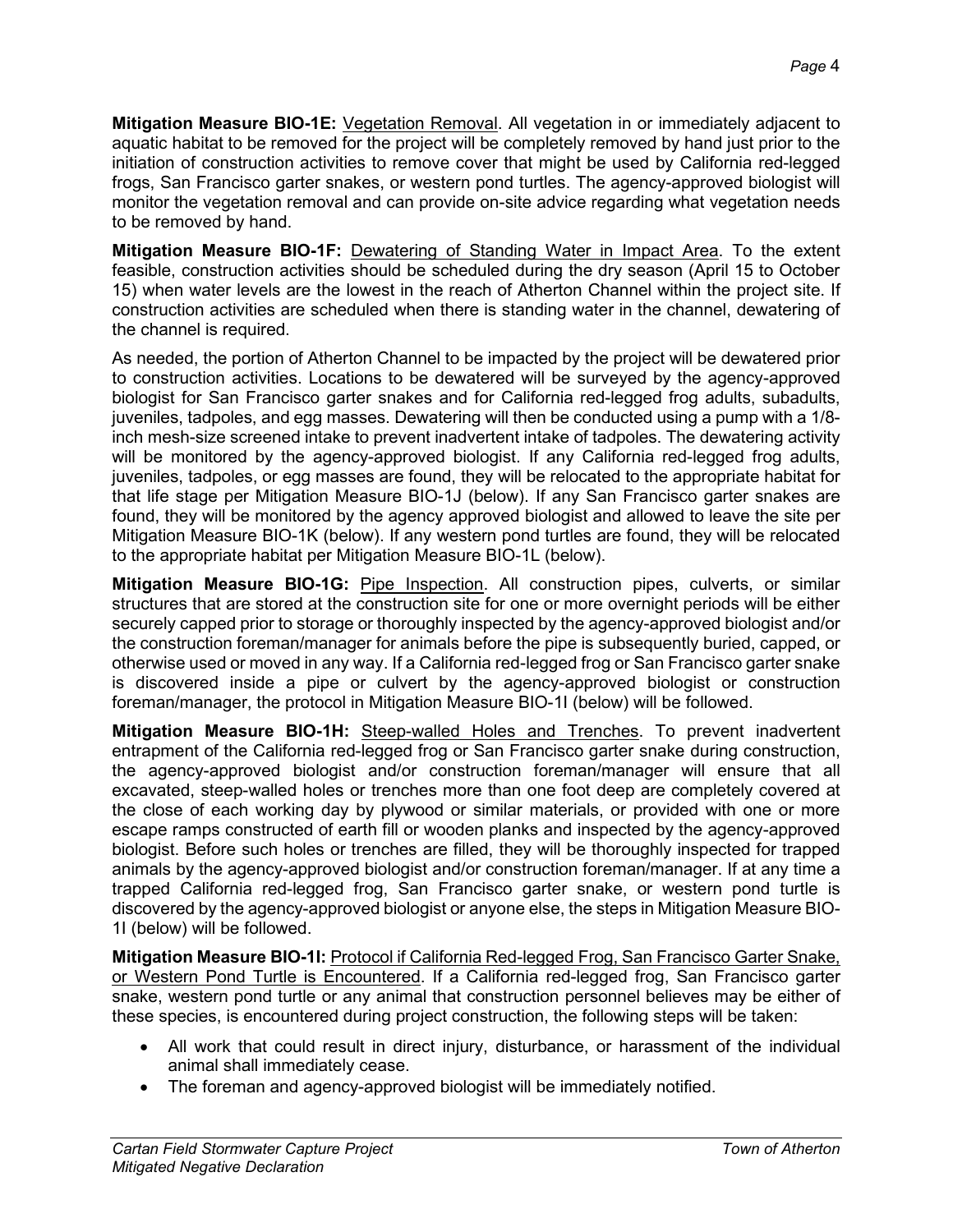• The agency-approved biologist will determine if the animal is a special-status species, and, if so, will follow Mitigation Measure BIO-1J (below) for California red-legged frog, Mitigation Measure BIO-1K (below) for San Francisco garter snake, and Mitigation Measure BIO-1L (below) for western pond turtle, as appropriate.

**Mitigation Measure BIO-1J:** Relocation of California Red-legged Frog. If any adults, subadults, juveniles, tadpoles, or eggs are found during construction the agency-approved biologist will contact USFWS to determine if moving the individuals is appropriate. If USFWS approves moving animals, the project proponent will ensure the agency-approved biologist is given sufficient time to move the animals from the impact area before ground disturbance is initiated. Only agencyapproved biologists will capture, handle, and move the California red-legged frog. The agencyapproved biologist will monitor any relocated frog until it is determined that it is not imperiled by predators or other dangers.

**Mitigation Measure BIO-1K:** Monitor San Francisco Garter Snake. The agency-approved biologist will monitor any individual of the San Francisco garter snake encountered within the impact area but allow it to leave the impact area on its own. If the agency-approved biologist determines that the snake cannot leave on its own, then USFWS and CDFW will be consulted to determine if the snake can be captured and relocated to appropriate habitat outside of the impact area.

**Mitigation Measure BIO-1L:** Relocation of Western Pond Turtle. If any adults, subadults, or juveniles are found during construction the agency-approved biologist will contact CDFW to determine if moving any of the individuals is appropriate. If CDFW approves moving animals, the project proponent will ensure the agency-approved biologist is given sufficient time to move the animals from the impact area before ground disturbance is initiated. Only agency-approved biologists will capture, handle, and move the western pond turtle. The agency-approved biologist will monitor any relocated turtle until it is determined that it is not imperiled by predators or other dangers.

**Mitigation Measure BIO-1M:** Daytime Restriction. To the maximum extent practicable, nighttime construction will be minimized to avoid conflicts with wildlife movement within the Atherton Channel riparian corridor.

**Mitigation Measure BIO-1N:** Food and Trash. To eliminate an attraction for the predators of the California red-legged frog, San Francisco garter snake, and western pond turtle, all food-related trash items such as wrappers, cans, bottles, and food scraps will be disposed of in solid, closed containers (trash cans) and removed at the end of each working day from the entire construction site.

**Mitigation Measure BIO-1O:** Prohibition of Plastic Mono-filament Netting. Plastic mono-filament netting (erosion control matting), rolled erosion control products or similar material will not be used at the project site to prevent trapping California red-legged frogs, San Francisco garter snakes, or other species. Materials that can be used include 100% biodegradable non-plastic materials such as jute, sisal, or coir fiber. Degradable, photodegradable, UV-degradable, oxo-degradable, or oxo-biodegradable plastic netting (including polypropylene, nylon, polyethylene, and polyester) are not acceptable alternatives. Netting used in these products should have a loose-weave wildlife-safe design with movable joints between the horizontal and vertical twines, allowing the twines to move independently and thus reducing the potential for wildlife entanglement.

**Mitigation Measure BIO-1P:** Best Management Practices. During all construction and mitigation implementation in and adjacent to Atherton Channel, standard Best Management Practices (BMPs) will be used to minimize erosion and impacts to water quality to protect special-status species habitat. These measures will be incorporated into the project. Construction BMPs will be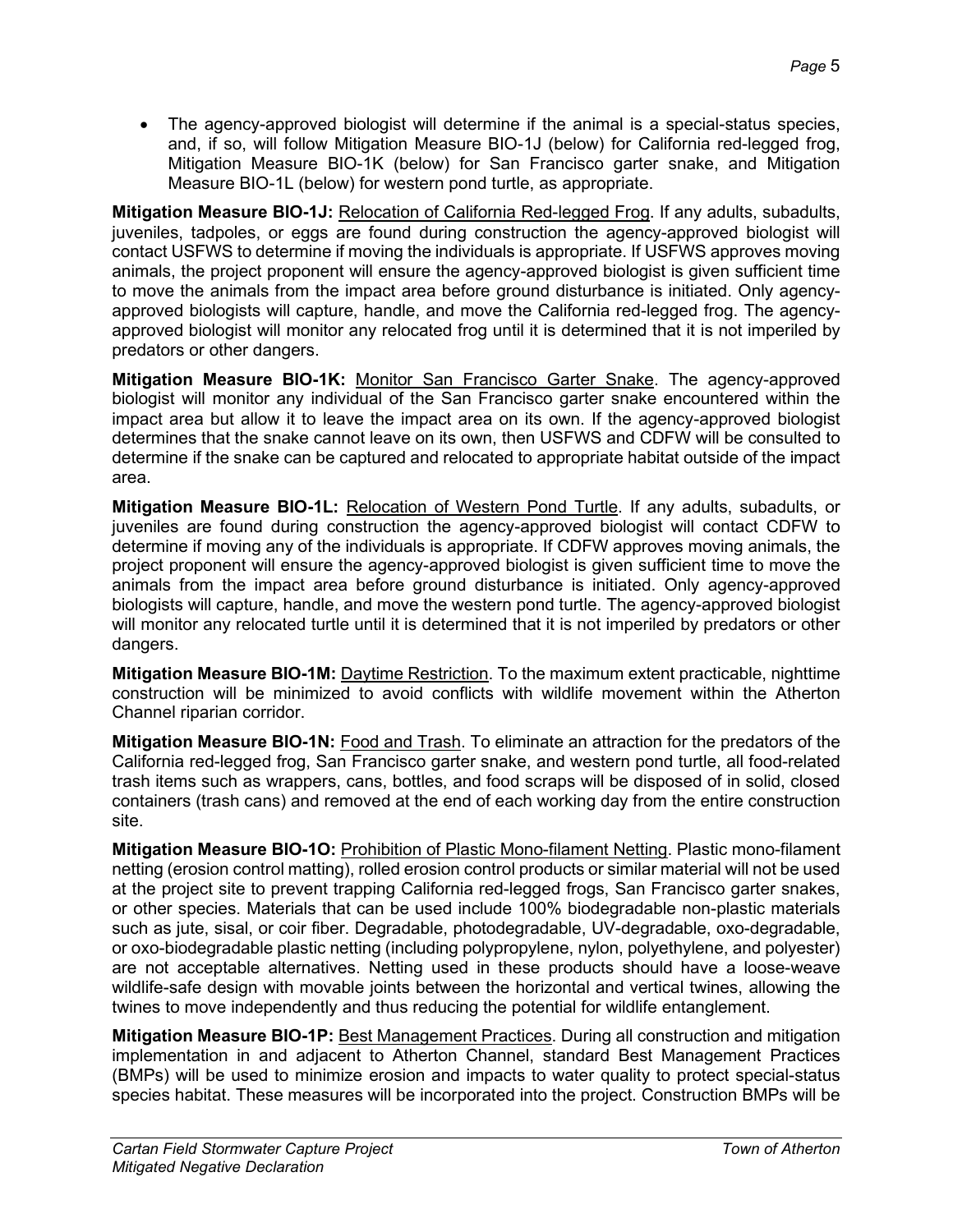reviewed and coordinated with the RWQCB, as necessary, for implementation during work and are expected to include the following:

- Vehicles and equipment may only be driven on established roads and crossings. Routes and boundaries will be clearly marked and located outside of driplines of preserved trees.
- Equipment staging and parking of vehicles will occur on established access roads and flat surfaces.
- Atherton Channel should be dewatered prior to construction within the channel. No heavy equipment will operate in the portion of the stream bed where flowing water is present. (See also Mitigation Measure BIO-1F, above).
- The integrity and effectiveness of erosion control measures will be inspected on a daily basis. Corrective actions and repairs will be carried out immediately for fence breaches and ineffective BMPs.
- Fueling, washing, and maintenance of vehicles will occur in the developed habitat, away from the riparian habitat and stream channel. Equipment will be regularly maintained to avoid fluid leaks. Any leaks will be captured in containers until equipment is moved to a repair location. Hazardous materials will be stored only within the developed habitat. Containment and cleanup plans will be prepared and implemented for the immediate cleanup of fluid or hazardous materials spills.
- Sediment-laden water will not be allowed to enter the stream channel.
- Prior to re-watering the site, all concrete installed during the course of project activities will be allowed to fully dry and cure to maintain water quality and reduce the possibility of project failure.
- All litter and construction debris will be disposed of off-site in accordance with state and local regulations. No trash will be deposited in the channel. All trash and debris within the work area will be placed in containers with secure lids before the end of work each day in order to reduce the likelihood of predators being attracted to the site by discarded food wrappers and other rubbish that may be left on-site. If containers meeting these criteria are not available, all rubbish will be removed from the project site on a daily basis.
- Absorbent materials designated for spill containment and clean-up activities shall be available on site for use in an accidental spill.
- Unless stipulated otherwise in the stormwater pollution prevention plan and resource agency permit conditions, final erosion control measures will include the removal of unnecessary silt fences and all fiber rolls, and a native seed mix will be casted and covered with weed-free straw and jute netting.

**Mitigation Measure BIO-1Q:** Project Design. Project design shall incorporate escape routes to allow amphibians and reptiles to avoid the diversion structure during operation of the facility (per communication with Ryan Olah from USFWS on November 14, 2019.

Escape routes must incorporate features that allow amphibians and reptiles to effectively avoid the inlet structure, such as a gap or structure that allows animals to bypass the inlet structure. Escape routes will be designed in consultation with a qualified biologist.

Because California red-legged frog, San Francisco garter snake, and western pond turtle are not likely to make substantial use of the habitat at the diversion structure, escape routes are adequate to minimize potential impacts of project operations on red-legged frog, garter snake, and pond turtle and to reduce the potential impacts to less than significant.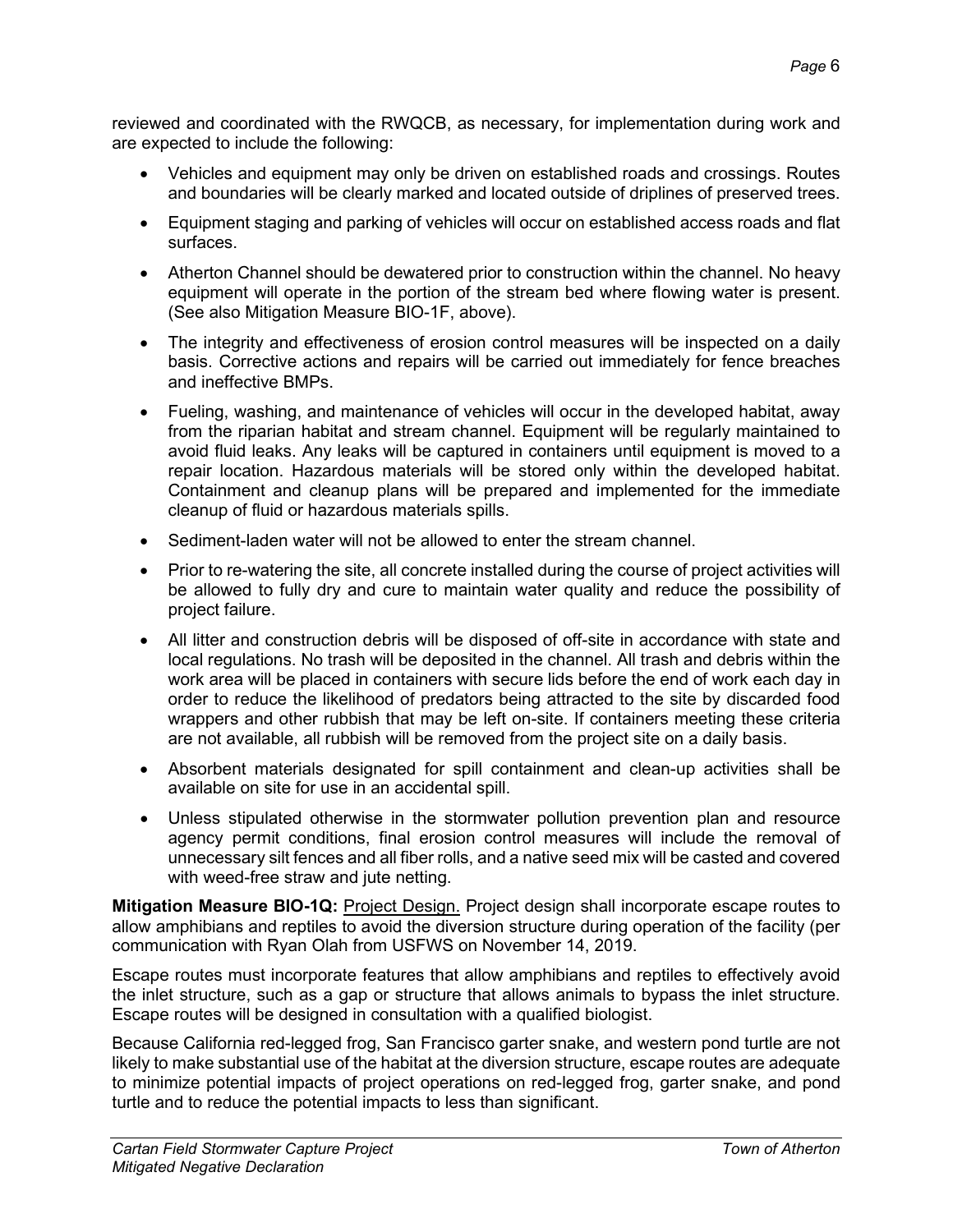**Impact BIO-2:** The proposed project could impact nesting birds protected under the Migratory Bird Treaty Act (MBTA) and California Fish and Game code.

**Mitigation Measure BIO-2A:** Pre-Construction/Pre-Disturbance Survey for Nesting Birds. To the extent feasible, construction activities should be scheduled to avoid the nesting season. If construction activities are scheduled to take place outside of the nesting season, all impacts to nesting birds protected under the MBTA and California Fish and Game code would be avoided. The nesting season for this project extends from February 1 through August 31.

If it is not possible to schedule construction activities between September 1 and January 31, then preconstruction surveys for nesting birds will be conducted by a qualified biologist to ensure that nesting will not be disrupted during project implementation. These surveys will be conducted no more than five days prior to the initiation of any site disturbance activities and equipment mobilization, including vegetation removal, fence installation, etc. If project activities are delayed by more than five days, an additional nesting bird survey will be performed. During the survey, the biologist will inspect all trees and other potential nesting habitats (e.g., trees, shrubs, ruderal grasslands, buildings) in and immediately adjacent to the impact area, for nests. Active nesting is present if a bird is building a nest, sitting in a nest, a nest has eggs or chicks in it, or adults are observed carrying food to the nest. The results of the surveys will be documented.

If active nests are observed within the project site, **Mitigation Measure BIO-2B** shall apply.

**Mitigation Measure BIO-2B:** Active Nests. If an active nest is found sufficiently close to work areas to be disturbed by these activities, the biologist will determine the extent of a constructionfree buffer zone to be established around the nest, to ensure that active nesting protected by the MBTA and California Fish and Game Code will not be disturbed during construction. Within the buffer zone, no site disturbance and mobilization of heavy equipment, including but not limited to equipment staging, fence installation, clearing, grubbing, vegetation removal, demolition, and grading will be permitted until the chicks have fledged. Monitoring will be required to ensure compliance with MBTA and relevant California Fish and Game Code requirements. Monitoring dates and findings will be documented.

**Impact BIO-3:** The proposed project has the potential to impact roosting bats protected by California Fish and Game code.

**Mitigation Measure BIO-3A:** Pre-Construction Survey for Roosting Bats. A survey of tree cavities and structures within the project site, including a 50-foot buffer (as feasible) will be conducted by a qualified bat biologist no less than 30 days before the start of construction-related activities (including but not limited to mobilization and staging, clearing, grubbing, tree removal, vegetation removal, fence installation, demolition, and grading). If construction activities are delayed by more than 30 days, an additional bat survey will be performed.

The survey may be conducted at any time of year but should be conducted in such a way to allow sufficient time to determine if special-status bats or maternity colonies are present on the site, provide replacement habitat (if required), and exclude bats during the appropriate time of year (e.g. outside the maternity season from March 1 to August 31). The results of the survey will be documented.

If no habitat or signs of bats are detected during the habitat suitability survey, no further surveys are warranted. If suitable habitat is present and signs of bat occupancy (e.g., guano pellets or urine staining) are detected, **Mitigation Measure BIO-3B** shall apply.

**Mitigation Measure BIO-3B:** Acoustic Survey. If suitable habitat is present and signs of bat occupancy are detected, a follow-up dusk emergence survey should be conducted no less than 30 days prior to construction activities or removal of potential habitat during the spring or summer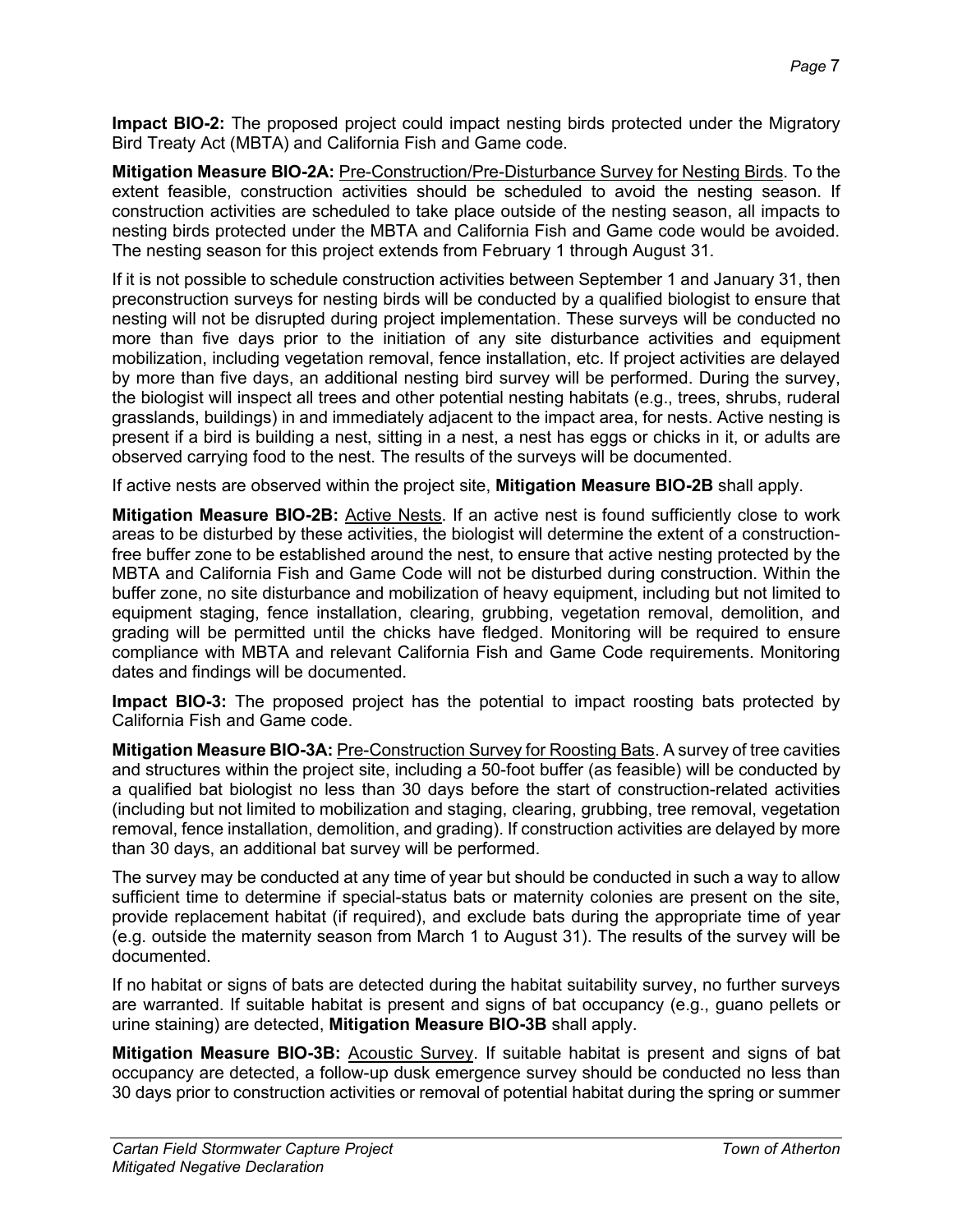months, when bats would be detected. A dusk survey will determine the number of bats present and will also include the use of acoustic equipment to determine the species of bats present. For removal of roost habitat, the 30 days allows time for the exclusion and replacement of roost habitat in the step described below. The results of the survey will be documented. If an active roost is observed within the project site, **Mitigation Measure BIO-3C** shall apply.

**Mitigation Measure BIO-3C:** Roost Buffer. If a day roost of a special-status bat or a maternity colony is detected and is found sufficiently close to work areas to be disturbed by construction activities, the qualified biologist will determine the extent of a construction-free buffer zone, in consultation with CDFW under its Lake and Streambed Alteration Agreement issued for the project, to be established around the roost. Within the buffer zone, no site disturbance and mobilization of heavy equipment, including but not limited to equipment staging, fence installation, clearing, grubbing, vegetation removal, demolition, and grading will be permitted. Monitoring will be required to ensure compliance with relevant California Fish and Game code requirements. Monitoring dates and findings will be documented. If an active roost cannot be avoided by construction activities, **Mitigation Measure BIO-3D** shall apply.

**Mitigation Measure BIO-3D:** Exclusion and Replacement Roost Habitat. If day roosts of a special-status bat or maternity colony are detected and cannot be avoided, replacement roost habitat appropriate for the species will be provided, as determined by the qualified biologist, prior to removal of the roost.

Outside of the maternity season, a day roost may be removed after individual bats are safely evicted under the direction of a qualified bat biologist. Eviction will occur between September 1 and March 31 but will not occur during long periods of inclement or cold weather (as determined by the bat biologist) when prey is not available, or bats are in torpor. If feasible, one-way doors will be used to evict bats from tree roosts. If use of a one-way door is not feasible, or the exact location of the roost entrance in a tree is not known, the trees with roosts that need to be removed shall first be disturbed by removing some of the trees' limbs not containing the bats. Such disturbance will occur at dusk to allow bats to escape during the darker hours. These trees shall then be removed the following day. The eviction method for structures will be determined by the qualified biologist. All of these activities will be performed under the supervision of the bat biologist. The replacement roost habitat will be monitored for two years and the criteria for success will be the occupancy of the replacement roost structure. If the roost structure is not occupied after two years, CDFW will be consulted on what adaptive management measures will be implemented. Monitoring dates and findings will be documented.

**Impact BIO-4:** The proposed project will temporarily impact riparian habitat.

**Mitigation Measure BIO-4A:** Tree Protection. The contractor shall hand trench near trees and cut roots as directed by a certified arborist. Trees adjacent to the work area shall be protected with fencing or other measures as directed by a certified arborist.

**Mitigation Measure BIO-4B:** Restoration. Upon completion of construction, temporary impacts to riparian habitat adjacent to the channel shall be restored in place at a 1:1 ratio through reestablishment of original contours along the top of bank, decompaction of compacted soils where necessary, and seeding with a native seed mix (as determined by a qualified restoration ecologist). Use of invasive plant species, as defined by the California Invasive Plant Council (Cal-IPC), is prohibited**.** To compensate for the loss of one mature coast live oak the project will replace the oak at a 3:1 mitigation ratio with 15-gallon coast live oak plantings along the top of Atherton Channel. Seeding with a native seed mix and the installation of the oak plantings shall be performed by a qualified revegetation contractor under the supervision of a qualified restoration ecologist. Plant and irrigation maintenance, including weeding (including the planting sites and invasive plant species as noted below), pruning and irrigation system repair and adjustments,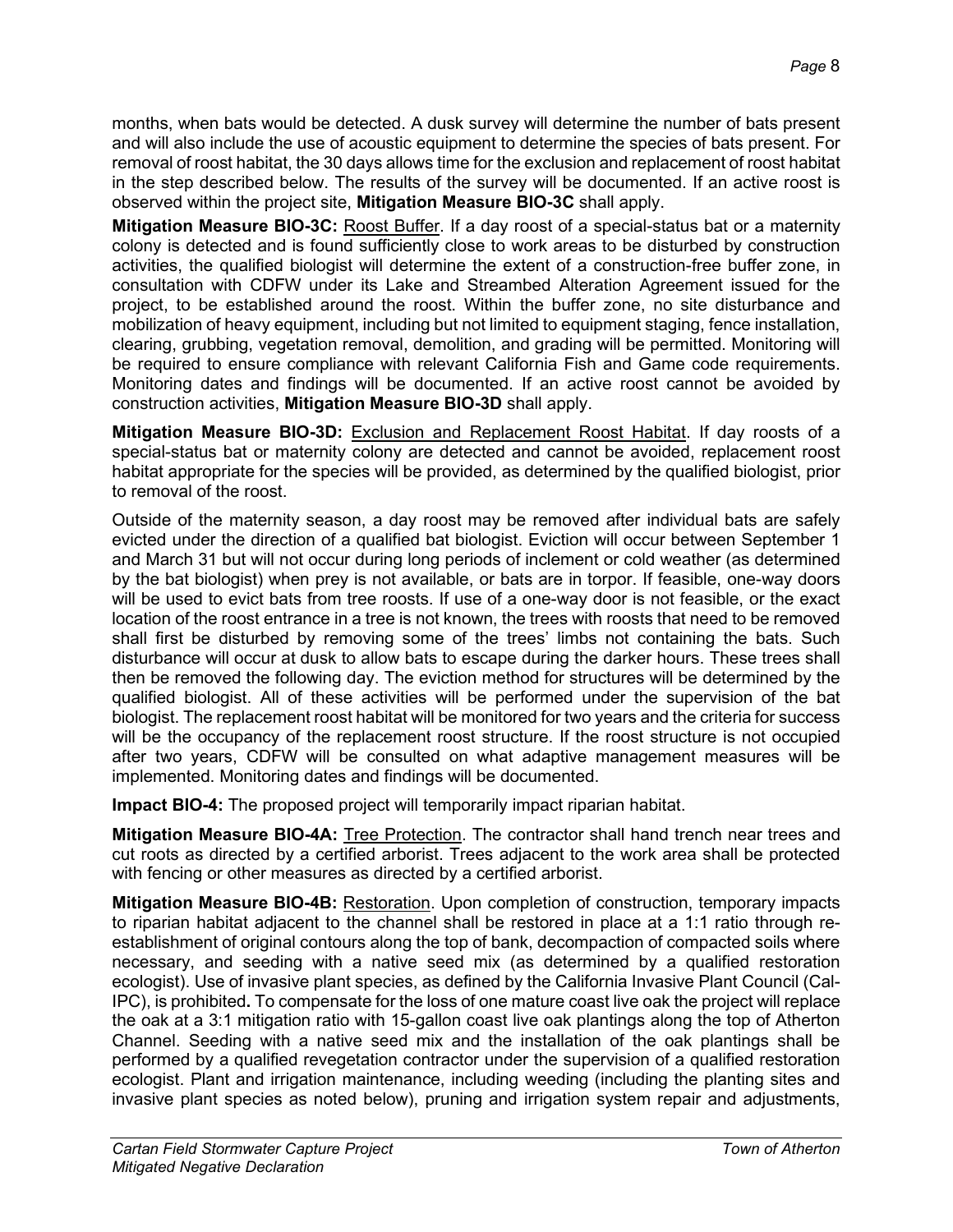shall be conducted by the revegetation contractor monthly for a period of two years to promote plant health and vigor during the plant establishment period, unless otherwise approved by a qualified restoration ecologist. Coast live oak plantings that die in this period shall be replaced.

Temporary impact areas and the coast live oak plantings will be monitored for two years and the criteria for success will be 75% vegetation cover or more compared to pre-project conditions and no more than 5% cover of Cal-IPC-rated moderate and high impact weed species (excluding Cal-IPC-rated annual grasses). Both qualitative and quantitative measurements will be used to determine, on an annual basis, if the restoration area, including target planting and native species recruitment, achieves the goals of increasing the cover and diversity of riparian species and the habitat functions and values of the riparian corridor. Additional planting/adaptive management shall be recommended in each annual monitoring report if necessary. If the target survival rate is not met after two years, monitoring and adaptive management measures shall continue until restoration goals are achieved. Monitoring and adaptive management measures will be performed by a qualified restoration ecologist.

**Impact BIO-5:** The project could impact water quality and aquatic habitat in Atherton Channel.

**Mitigation Measure BIO-5:** Water Pollution Prevention. Project activities have the potential to cause indirect impacts on jurisdictional waters to changes in water quality. However, construction projects in California causing land disturbances that are equal to one acre or greater must comply with State requirements to control the discharge of stormwater pollutants under the NPDES General Permit for Storm Water Discharges Associated with Construction and Land Disturbance Activities (Construction General Permit; Water Board Order No. 2009-0009-DWQ). Prior to the start of construction/demolition, a Notice of Intent must be filed with the State Water Board describing the project. A SWPPP must be developed and maintained during the project and it must include the use of BMPs to protect water quality until the site is stabilized. Standard permit conditions under the Construction General Permit require that the applicant utilize various measures including the following: on-site sediment control best management practices, damp street sweeping, temporary cover of disturbed land surfaces to control erosion during construction, and utilization of stabilized construction entrances and/or wash racks, among other factors.

A list of BMPs may include:

- Work areas that are temporarily impacted will be restored with respect to pre-existing contours and conditions, to the extent feasible, upon completion of work. Restoration work including re-vegetation and soil stabilization will be evaluated upon completion of work and performed, as needed.
- Store, handle, and dispose of construction materials and wastes properly, so as to prevent their contact with stormwater.
- Control and prevent the discharge of all potential pollutants, including solid wastes, paints, concrete, petroleum products, chemicals, wash water or sediment and non-stormwater discharges to storm drains and water courses.
- Avoid cleaning, fueling, or maintaining vehicles on site, except in a designated area in which run-off is contained and treated.
- Perform clearing and earth moving activities during dry weather to the maximum extent practical.
- Remove spoils promptly and avoid stockpiling of fill materials when rain is forecast. Cover soil stockpiles and other materials with a tarp or other waterproof material during qualifying rain events.
- Trash and construction related solid wastes must be deposited into a covered receptacle to prevent contamination and dispersal by wind.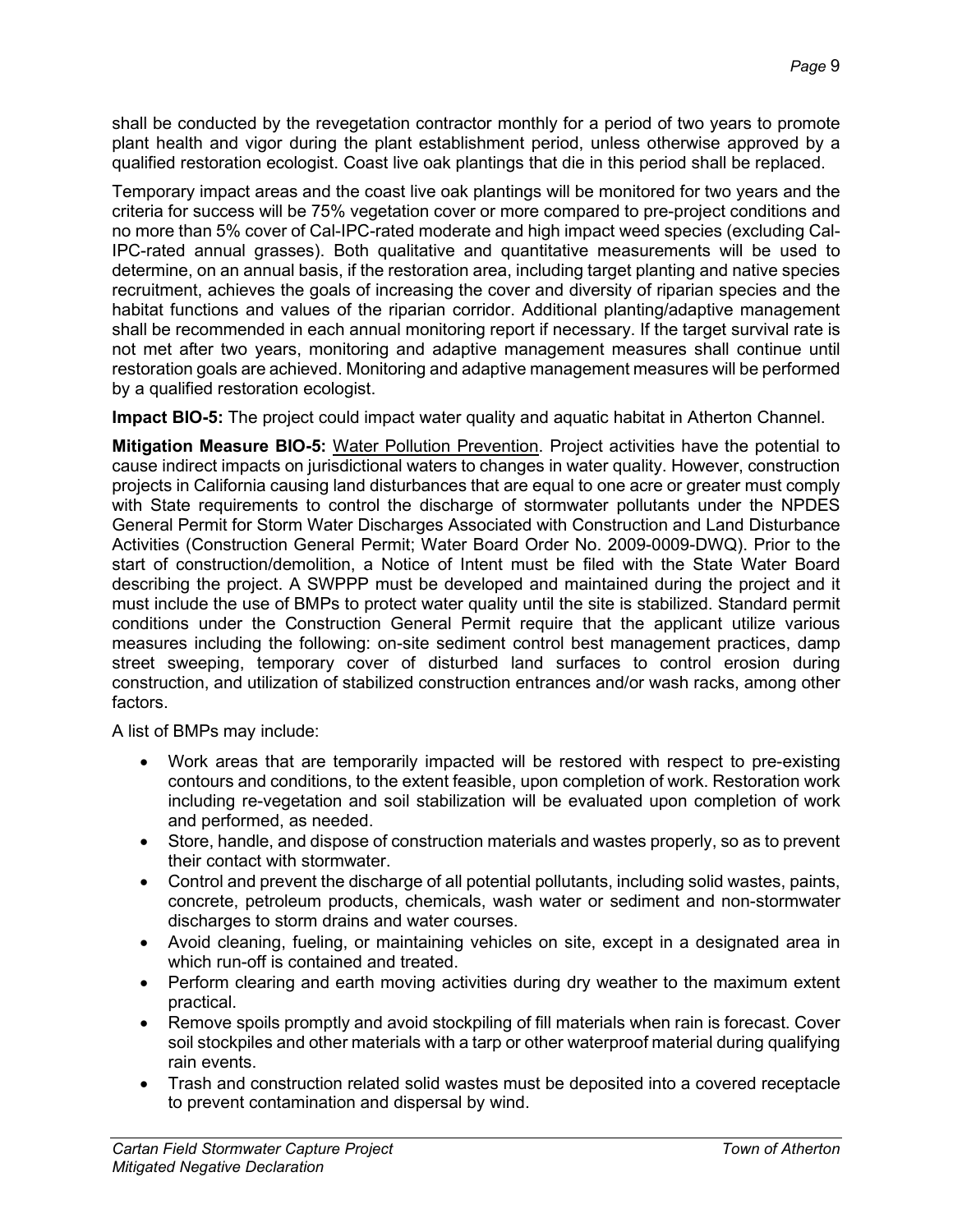- In the event of rain, all grading work is to cease immediately.
- Implement an erosion control plan during the wet season (October 15 through April 15), including, at a minimum, the following:
	- $\circ$  During the rainy season, all paved areas will be kept clear of earth material and debris.
	- $\circ$  Inlet protection will be installed at open inlets to prevent sediment from entering the storm drain system.
	- $\circ$  Straw rolls will be placed at the toe of slopes, and along the down slope perimeter of the project area.

A hazardous spill plan will be developed prior to construction. The plan will describe what actions will be taken in the event of a spill. The plan will also incorporate preventative measures to be implemented, such as vehicle and equipment staging, cleaning, maintenance, and refueling; and contaminant (including fuel) management and storage. In the event of a contaminant spill, work at the site will immediately cease until the contractor has contained and mitigated the spill. The contractor will immediately prevent further contamination and notify appropriate authorities and mitigate damage as appropriate. Adequate spill containment materials, such as oil diapers and hydrocarbon cleanup kits, shall be available on site at all times. Containers for storage, transportation, and disposal of contaminated absorbent materials will be provided in the project area.

**Impact BIO-8:** The proposed project includes the removal of one heritage oak tree.

**Mitigation Measure BIO-8:** The project would comply with the Town of Atherton heritage tree ordinance and submit a heritage tree removal application for the single heritage oak tree proposed to be removed. Also, the project would comply with all other tree removal requirements imposed by the Town, which may require replacement according to the discretion of the Planning Commission. Typically, for each tree permitted to be removed the project is required to plant three trees of a 15-gallon container size, or two trees of a 24-inch box container size, or one tree of a 15-gallon container size and one tree of a 36-inch container size, outside of the building area but within the project site.

**Impact CUL-1**: Ground moving activity below the existing topsoil may unearth previously unidentified buried cultural resources during project construction.

#### **Mitigation Measure CUL-1:**

Prior to the beginning of construction, a qualified professional archaeologist shall conduct a cultural resources training session for construction crew members. Information shall be provided to construction personnel about the legal requirements relating to the discovery of buried cultural resources or buried human remains, as well as information useful in identifying historic and prehistoric cultural material, and the procedures to follow in the event that cultural resources or buried human remains are encountered during project excavation.

In the event archaeological resources are unearthed during ground-disturbing activities, all ground-disturbing activities on the site shall be halted so that the find can be evaluated. Ground moving activities shall not be allowed to continue until a qualified archaeologist has examined the newly discovered artifact(s) and has evaluated the area of the find.

All archaeological resources unearthed by project construction activities shall be evaluated by a qualified professional archaeologist, who meets the U.S. Secretary of the Interior's Professional Qualifications and Standards. In anticipation of additional discoveries during construction, Archaeological Sensitivity Training shall then be carried out by a qualified archaeologist for all personnel who will engage in ground moving activities on the site.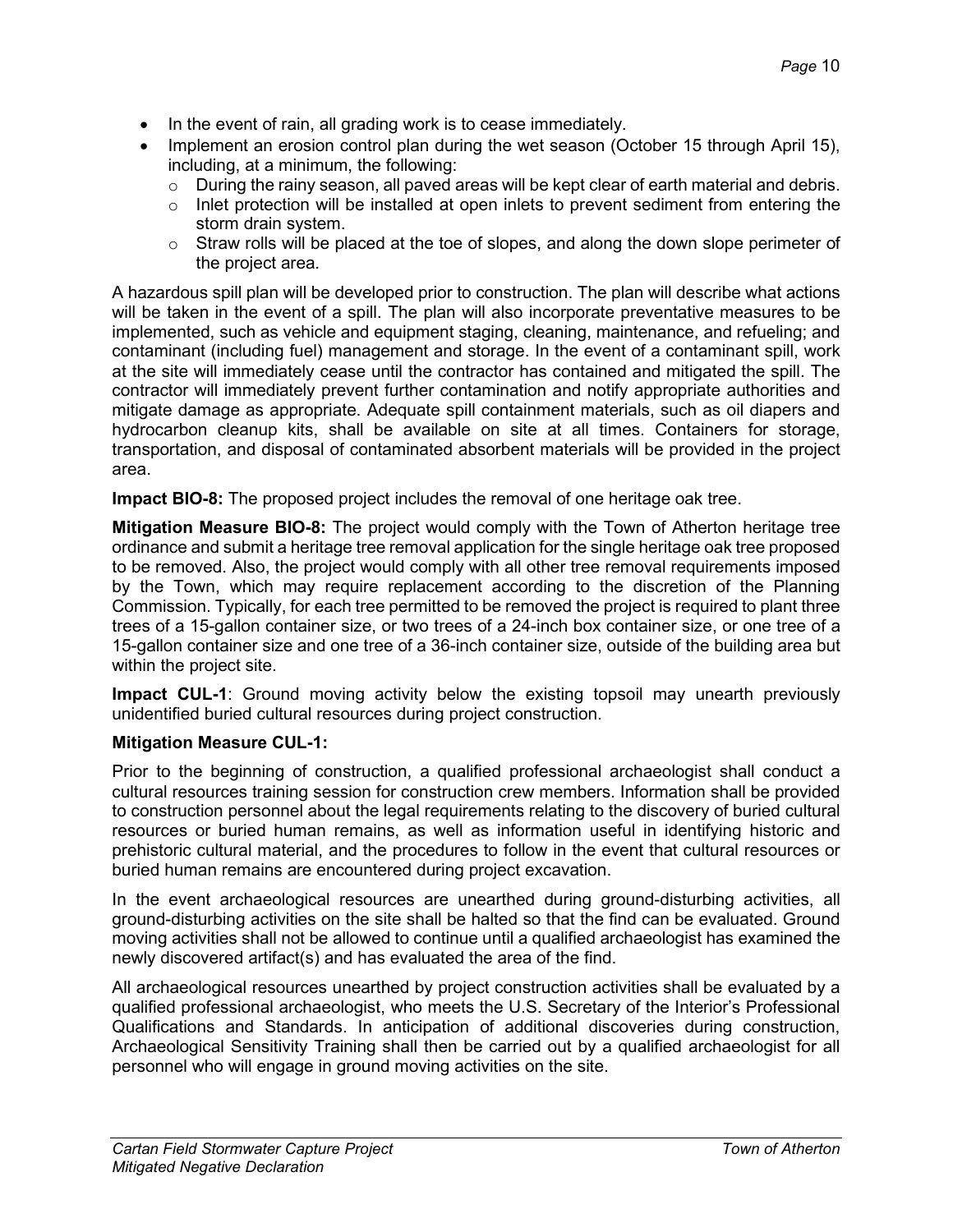It is possible for a lead agency to determine that an artifact is considered significant to a local tribe, and thus considered a significant resource under CEQA, even if it would not otherwise be considered significant under CEQA. As such, all Native American artifacts (tribal finds) shall be considered as a significant Tribal Cultural Resource, pursuant to PRC 21074 until the lead agency has enough evidence to make a determination of significance.

The Town shall coordinate with the archaeologist to develop an appropriate treatment plan for the resources. The plan may include implementation of archaeological data recovery excavations to address treatment of the resource along with subsequent laboratory processing and analysis. If appropriate, the archaeologist may introduce archaeological monitoring on all or part of the site. An archaeological report will be written detailing all archaeological finds and submitted to the Town and the Northwest Information Center.

**Impact CUL-2:** Ground moving activity below the existing topsoil may disturb human remains during project construction.

**Mitigation Measure CUL-2:** In the event that human remains are unearthed during grounddisturbing activities, Section 7050.5(b) of the California Health and Safety code will be implemented. Section 7050.5(b) states:

In the event of discovery or recognition of any human remains in any location other than a dedicated cemetery, there shall be no further excavation or disturbance of the site or any nearby area reasonably suspected to overlie adjacent remains until the coroner of the county in which the human remains are discovered has determined, in accordance with Chapter 10 (commencing with Section 27460) of Part 3 of Division 2 of Title 3 of the Government Code, that the remains are not subject to the provisions of Section 27492 of the Government Code or any other related provisions of law concerning investigation of the circumstances, manner and cause of death, and the recommendations concerning treatment and disposition of the human remains have been made to the person responsible for the excavation, or to his or her authorized representative, in the manner provided in Section 5097.98 of the Public Resources Code.

The County Coroner, upon recognizing the remains as being of Native American origin, is responsible to contact the NAHC within 24 hours. The Commission has various powers and duties, including the appointment of a Most Likely Descendant (MLD) to the project. The MLD, or in lieu of the MLD, the NAHC, has the responsibility to provide guidance as to the ultimate disposition of any Native American remains.

**Impact NOI-1**: Construction activities near Peery Stables could result in groundborne vibration that could affect Peery Stables.

**Mitigation Measure NOI-1:** Prior to project construction, the Town shall erect fencing around Perry Stables. The fencing shall be established at a distance no less than 25 feet from the structure and be maintained throughput the duration of construction activities. If at any time heavyduty construction equipment is required to operate within 25 feet of Perry Stables (e.g., for earth moving activities associated with the excavation of the discharge line, diversion pipe, or Atherton Chanel in-steam alteration), the fencing shall be reestablished at a distance closer to Perry Stables that will not interfere with the earth moving activity. Any heavy-duty, off-road equipment used for earth-moving activities within 25 feet of Perry Stables shall be subject to groundborne vibration monitoring using a seismograph installed near the structure façade closest to the earth moving activity being undertaken. If at any time during earth moving activities the seismograph monitors a vibration level at or in excess of Caltrans transient vibration threshold of 0.12 in/sec peak particle velocity (PPV), earth moving activities shall cease until another form of excavation